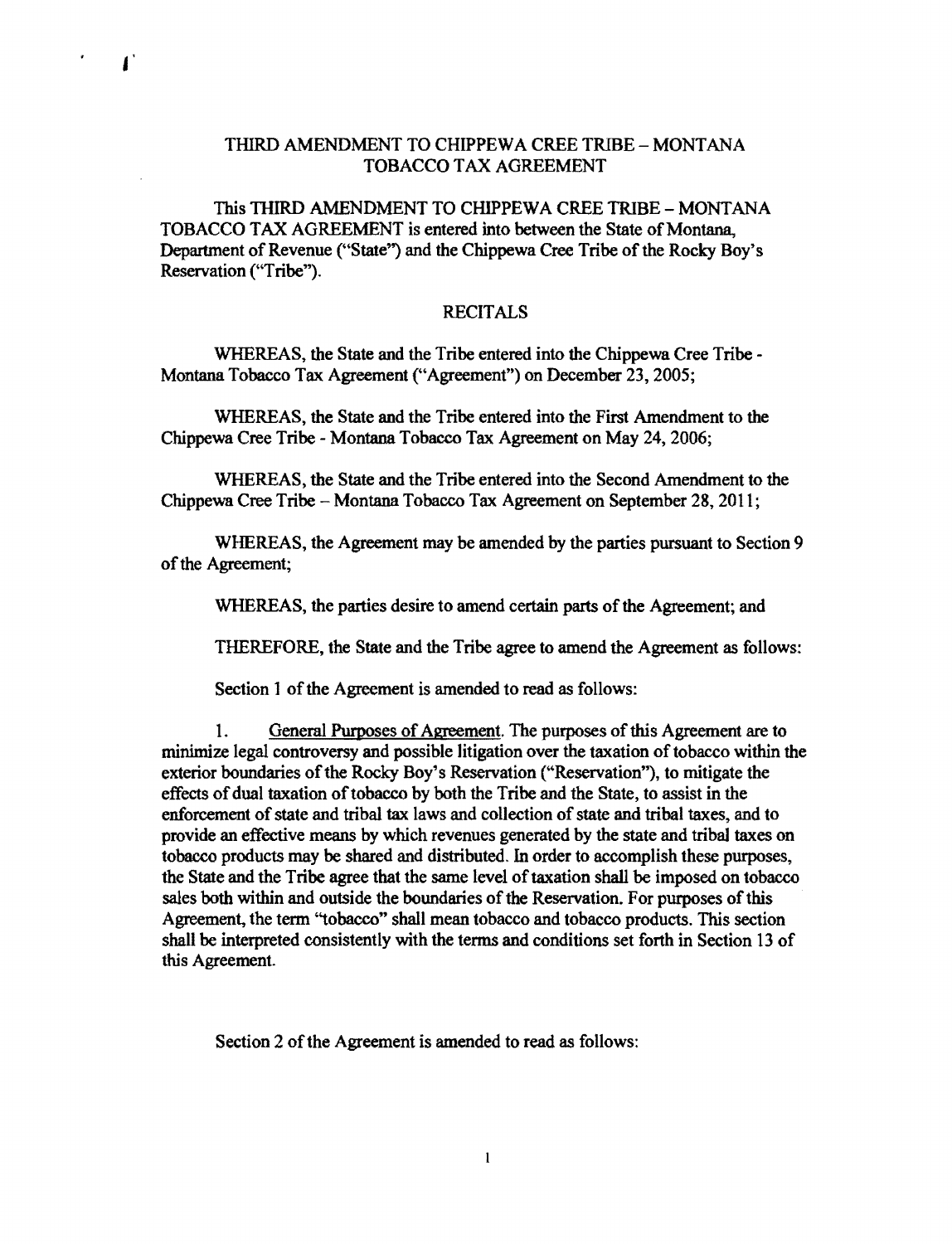2. Recitals. This Agreement is made by and between the Chippewa Cree Tribe of the Rocky Boy's Reservation, acting through its Business Committee and the State of Montana The parties hereto, having conferred together, desire to collect the tobacco tax on all tobacco or tobacco products sold or conswned on the Reservation for the mutual benefit of all the people of Montana including members of the Tribe. The parties enter into this Agreement to share tobacco tax revenues collected pursuant to this Agreement in relation to taxation of tobacco sales on the Reservation. The parties agree that, under existing federal and state law, the State is responsible for enforcing state tobacco tax laws related to non-Indians and non-members. Correspondingly, the parties agree that, under existing federal and tribal law, the Tribe is responsible for enforcing tribal tobacco tax laws related to Chippewa Cree tribal members. The parties also agree that they will fully enforce their respective tobacco tax laws.

Section 5 of the Agreement is amended to read as follows:

5. Collection and Administration of Taxes. The State and Tribe agree that tobacco sold on the Reservation shall not be subject to both the state and the tribal tax, but shall be subject to one tax. The State agrees to assist the Tribe by pre-collecting tobacco taxes for sales on the Reservation from the tobacco wholesalers distributing tobacco products on the Reservation and to remit to the Tribe the tribal tobacco tax collected as detennined by the fonnulas described below. All cigarettes sold on the Reservation shall have the state tax insignia affixed and all other tobacco products shall be taxed.

a. For each calendar quarter, the Tribe shall receive an amount of tobacco taxes pre-collected for tobacco sales on the Reservation, which approximates the sales to enrolled Chippewa Cree tribal members living on the Reservation. The amount of tobacco taxes that the Tribe receives shall be detenruned by multiplying 150 percent of the Montana per capita tobacco tax collected for the calendar quarter, times the total number of all enrolled Chippewa Cree tribal members living on the Reservation.

Subject to the provisions below, the Tribe, through affidavit (in the fonn attached hereto as Exhibit A) of the Director ("Tribal Enrollment Director") of the Tribe's Enrollment Office ("Tribal Enrollment Office") established by the Chippewa Cree Business Committee, shall certify by March 31 of each calendar year during the term of this Agreement the number of all enrolled Chippewa Cree tribal members physically then residing within the Reservation's boundaries ("Total Resident Enrollment"). As shown in Exhibit B attached hereto, the Total Resident Enrollment for 2011 is 3,800. The Total Resident Enrollment shall be determined by using the Tribe's then current enrollment list, the most recent voting list for Tribal elections (which list is a partial list because it includes only adult tribal members), and other written sources as appropriate. Enrolled Chippewa Cree members physically residing on the Reservation who have off-Reservation mail addresses (e.g., in cities that are directly adjacent to the Reservation) shall be included in the "Total Resident Enrollment." In the event the Tribal Enrollment Director does not issue a certification by March 31 of any year subsequent to 2011, the State will use the previous year's number, unless information exists to demonstrate that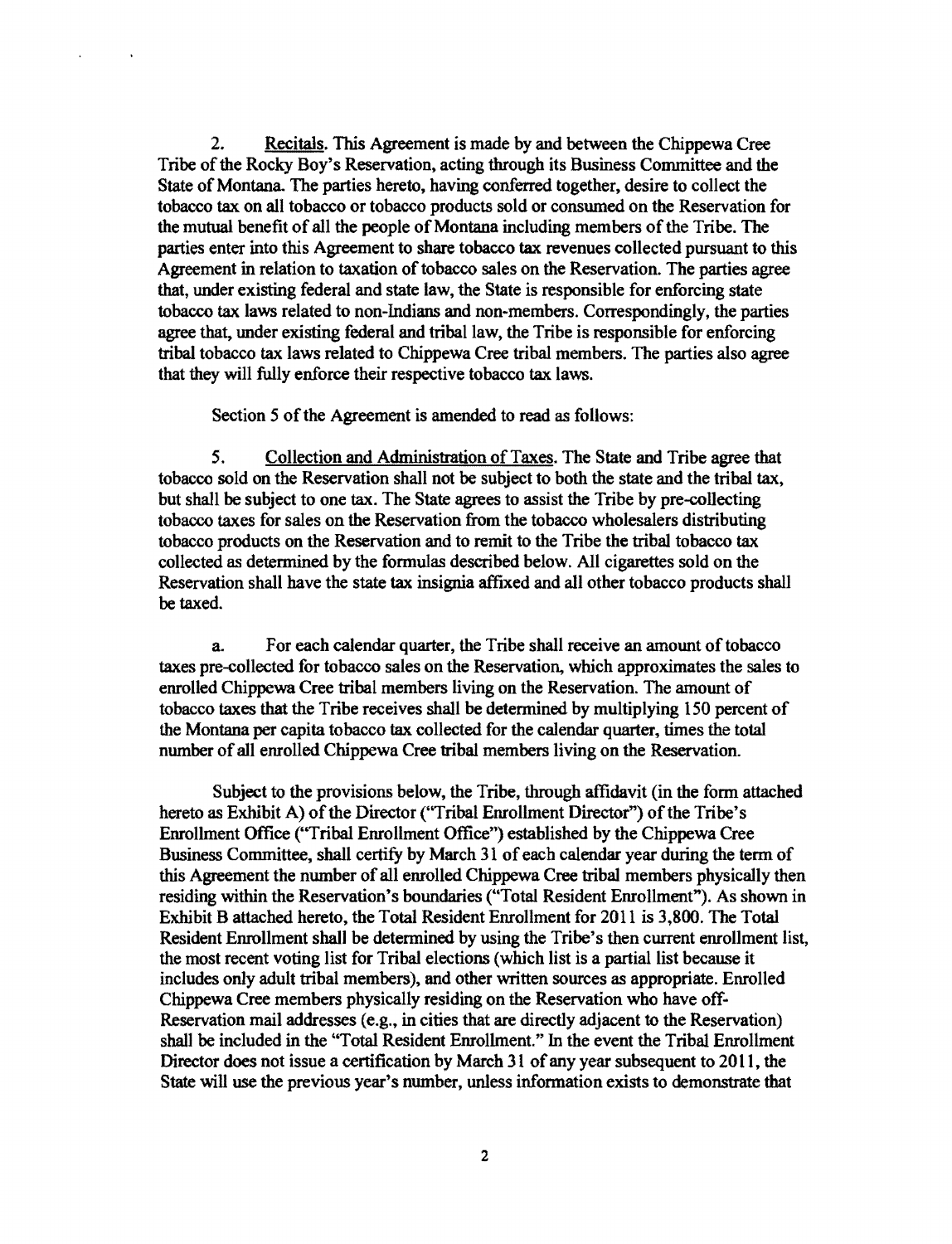the certified number has decreased or increased. In such case, the parties shall meet and negotiate the certified number before July 1 of such calendar year, utilizing the best information available. The Chippewa Cree Business Committee authorizes the State to review and verify the enrollment records, voting records, and other records as appropriate that are maintained by the Tribe, and any other information the Tribe uses, should the State wish to verify the Total Resident Enrollment for the calendar year. If there is a dispute between the State and the Tribe regarding the proper actual Total Resident Enrollment for any year, the Tribe and the State shall have 30 days to resolve the issue by agreement. If the issue is not resolved within 30 days, the State may use the Total Resident Enrollment figure used for the prior calendar year until a revised Total Resident Enrollment figure is agreed on by both parties. Any revised Total Resident Enrollment figure agreed to by the parties shall be retroactively calculated from January 1 of the current calendar year. To account for the retroactive calculation, a one-time payment adjustment will be included with the payment due for the next full calendar quarter payment.

 $\Delta$ 

b. The 2011 Total Resident Enrollment number of 3,800 will be used in calculating distributions beginning the calendar quarter this amendment is executed using the formula set forth under subsection a The 2011 Total Resident Enrollment number of 3,800 will also be used to calculate an additional one-time payment adjustment in the amount of \$27,559 to account for the retroactive application of the 2011 Total Resident Enrollment number back to January 1, 2011. This amount shall be paid to the Tribe with the regular revenue sharing distribution due under the Agreement for the calendar quarter this amendment is executed. The amount of the one-time payment adjustment represents the difference between what would have been paid using the 2011 enrollment number and what was actually paid from January 1,2011, through September 30,2011. This additional one-time 2011 payment adjustment will only be paid once and there will be no right to future payment adjustments.

c. The State shall distribute the monies due to the Tribe under this Agreement no later than 30 days from the end of each calendar quarter. The State will include with each distribution a statement showing how the distribution was determined for that quarter. This distribution shall be sent to the Business Committee unless the Business Committee otherwise instructs the State. Said instruction will be in writing and will include an authorizing resolution of the Business Committee. Distributions shall continue until the expiration or termination of this Agreement as provided below or required by law. For the purposes of this Agreement, the calendar quarters begin on January 1, April 1, July 1, and October 1 of each year.

d. In the event of termination by either party prior to the end of the term, the State shall remit the full amount payable to the Tribe provided for in this Agreement for that period of time up to and including the effective date of the termination. This obligation of the State shall survive any termination of this Agreement.

Section 6 of the Agreement is amended to read as follows: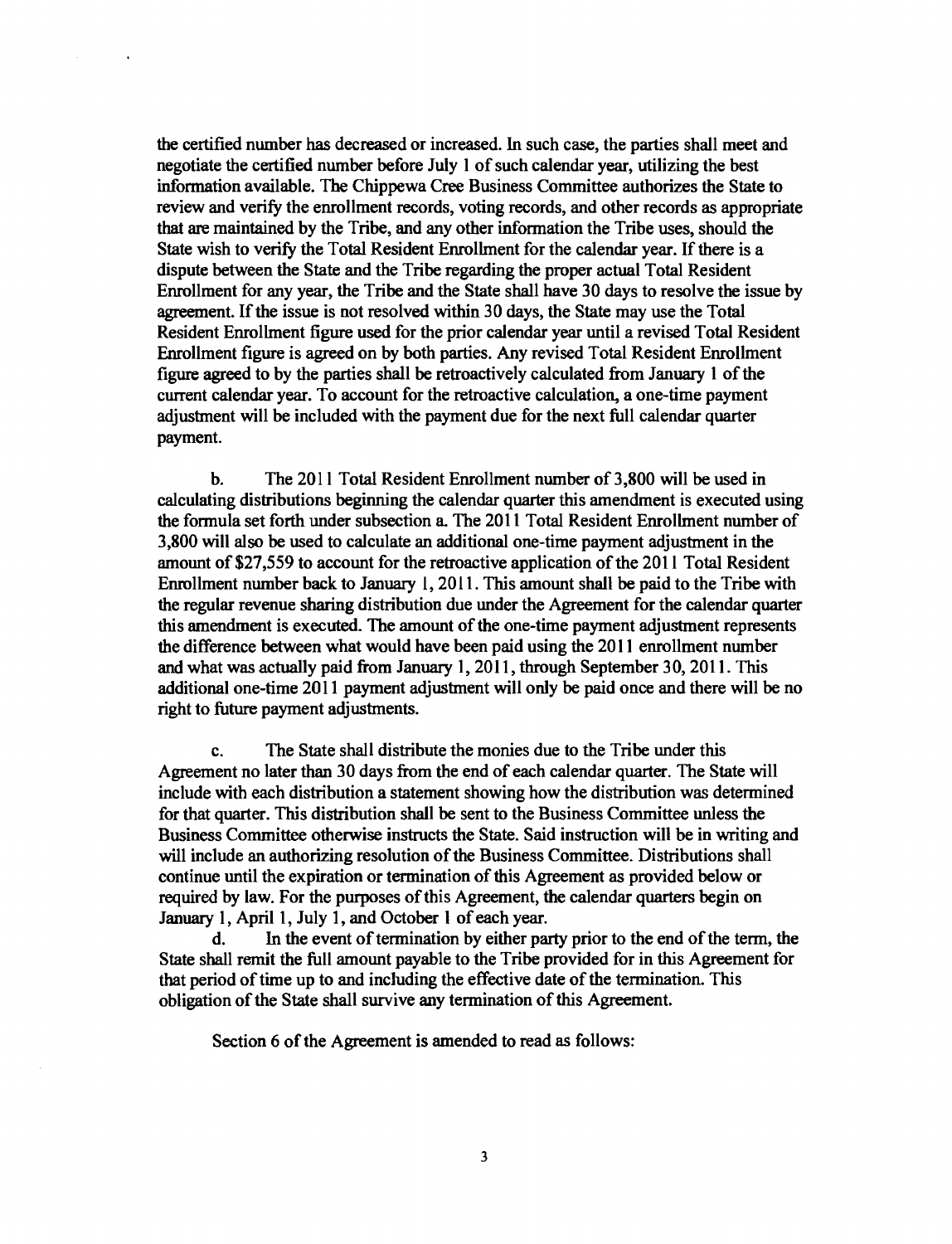6. Term. This Agreement shall commence on January 1,2011, and terminate December 31, 2021, subject to Section 8 and 9 below.

Section 7 of the Agreement is amended to read as follows:

7. Audits. Either party has the right to request a third-party audit of the revenue collection and allocation records of the parties to determine the accuracy of the statements or representations called for in this Agreement for the five years immediately preceding the date of the request. The right of a third-party audit shall exist during the term of this Agreement and for a period of one year after the date of any termination or expiration of this Agreement. The parties shall mutually agree upon a third-party auditor, and each shall pay 50% of the costs of the third-party auditor up to a reasonable amount as determined mutually by the parties. The auditor shall be a certified public accountant. The auditor shall be subject to state, federal, and tribal law with regard to the confidentiality of tax information. The auditor shall have no authority to audit taxpayers.

Section 8 of the Agreement is amended to read as follows:

8. Effective Date. This Agreement is effective January 1,2011, so long as the following conditions precedent are met: the Tribe has adopted and provided a copy to the State of an ordinance as required by Section 3 of the original Agreement, signed December 23,2005; the Agreement has been approved by the Business Committee; and the Agreement has been approved by the State Attorney General, as required by § 18-11 105, MCA.

Section 10.a of the Agreement is amended to read as follows:

10. Termination.

 $\overline{\phantom{a}}$ 

a. This Agreement may be terminated by either party upon five (5) years' written notice to the other party for circumstances not constituting cause, or upon thirty (30) days' written notice for circumstances constituting cause. "Cause" means any material change in circumstances that alters or affects the terms of the Agreement, whether express or implied, foreseen or unforeseen.

Section 11 of the Agreement is amended to read as follows:

11. Jurisdiction and Venue. The parties agree and stipulate that venue and jurisdiction for enforcement of the terms hereof lie in the United States District Court, Great Falls Division, Great Falls, Montana, or, if the U.S. District Court lacks jurisdiction, a Montana state district court. In the event of a breach by either party of any of the terms hereof, upon written notice to the breaching party of the substance of the alleged breach and the remedies sought, the non-breaching party shall be entitled to suspend any of the non-breaching party's obligations hereunder to the extent of the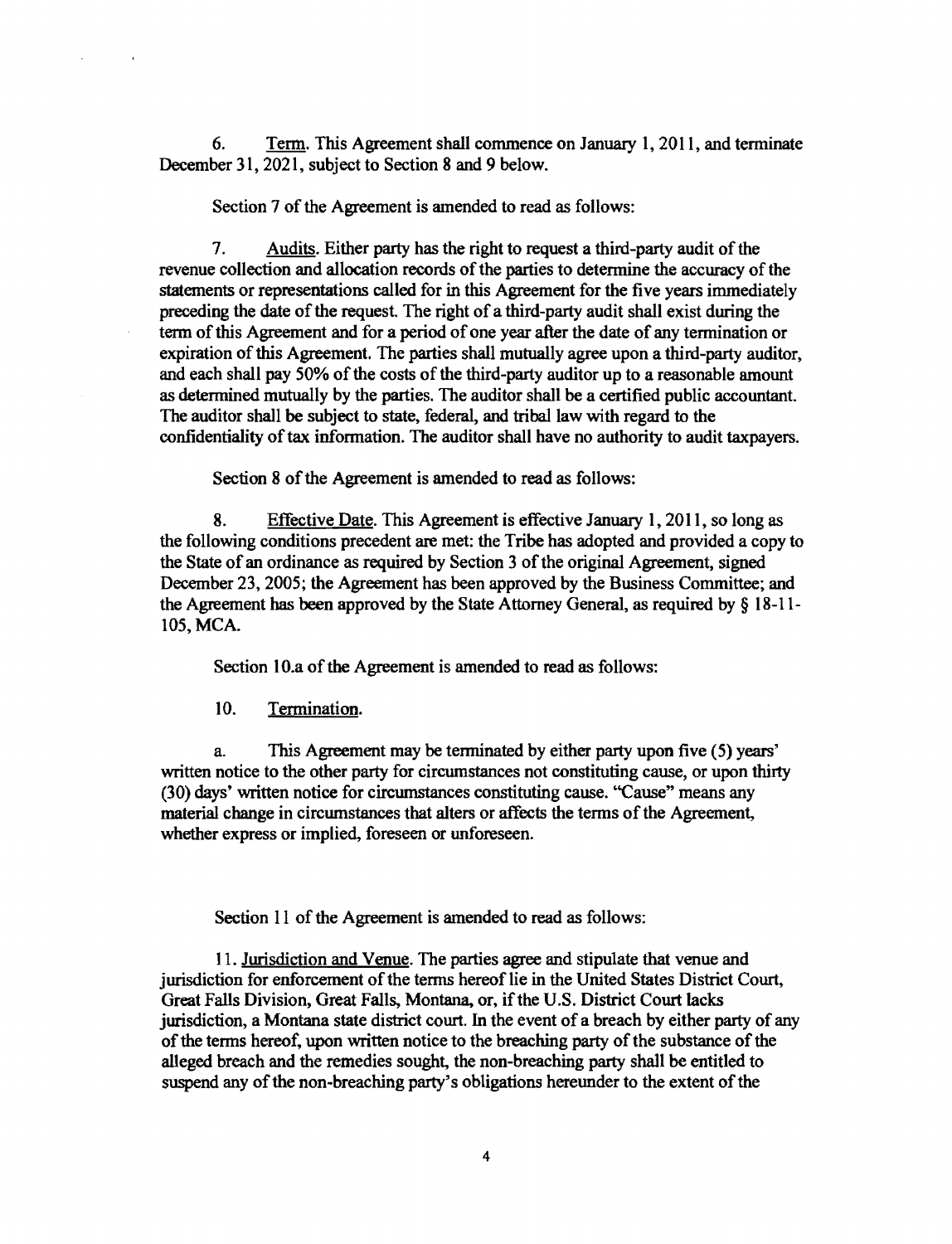breach and petition the court for the appropriate relief. Appropriate relief shall be limited to monetary judgment against the breaching party, including costs and attorney fees, arising from the breach, and such other relief as is necessary to put the non.breaching party in the same position they would have been in had the breaching party fully performed. The failure to pursue a remedy for one or more breaches is not a waiver of any right to enforce a subsequent breach of the same or a different term hereof.

Section 12 of the Agreement is amended to read as follows:

 $\sim 10^{11}$  k

 $\mathbf{v}$ 

12. Mutual Limited Waiver of Sovereign Immunity. The State has waived its sovereign immunity from suit for contract actions arising under the Agreement, see, Title 18, chapter 1, part 4, MCA, and for tort actions, see Title 2, chapter 9, part 1, MCA. The Tribe expressly grants a limited waiver of sovereign immunity from suit for litigation pertaining to this Agreement, provided that the Tribe's waiver shall be no more extensive than the State's waiver pursuant to Title 18, chapter 1, part 4, MCA, and Title 2, chapter 9, part 1, MCA. Neither party waives its sovereign immunity except as provided in this Agreement.

Section 13 of the Agreement is amended to read as follows:

13. Reservation of Rights and Negative Declaration. The State and Tribe have entered into this Agreement in part to resolve any potential legal disputes and avoid litigation. The parties agree that by entering into this Agreement, neither the State nor the Tribe shall be deemed to have waived any rights, arguments, or defenses available in litigation on any subject, except as specifically provided for in this Agreement. This Agreement is specifically not intended to reflect or be viewed as reflecting in this or any context either party's position with respect to the jurisdictional authority of the other. Nothing in this Agreement or in any conduct undertaken pursuant thereto shall be deemed as enlarging or diminishing the jurisdictional authority of either party except to the extent necessary to implement and effectuate the Agreement's terms. This Agreement may be introduced into evidence in any proceeding involving this Agreement. Neither this Agreement, nor conduct pursuant thereto or conduct in the negotiations or renegotiations of this Agreement, shall be offered as evidence, otherwise referred to in any present or future litigation, or used in any way to further either party's equitable or legal position in any litigation except to the extent such introduction is permitted by the parol evidence rule in litigation seeking to enforce this Agreement. By entering into this Agreement, neither the State nor the Tribe is forfeiting any legal rights to apply their respective taxes except as specifically set forth in this Agreement. This Agreement does not apply to any state tax collected other than the tax on tobacco as provided in §§ 16-11-101 through -206, MCA.

The Agreement is amended to add Section 15 as follows:

15. Future Legislatures. As provided in § 15-1-211, MCA, nothing in this Agreement shall be construed as binding any future Legislature.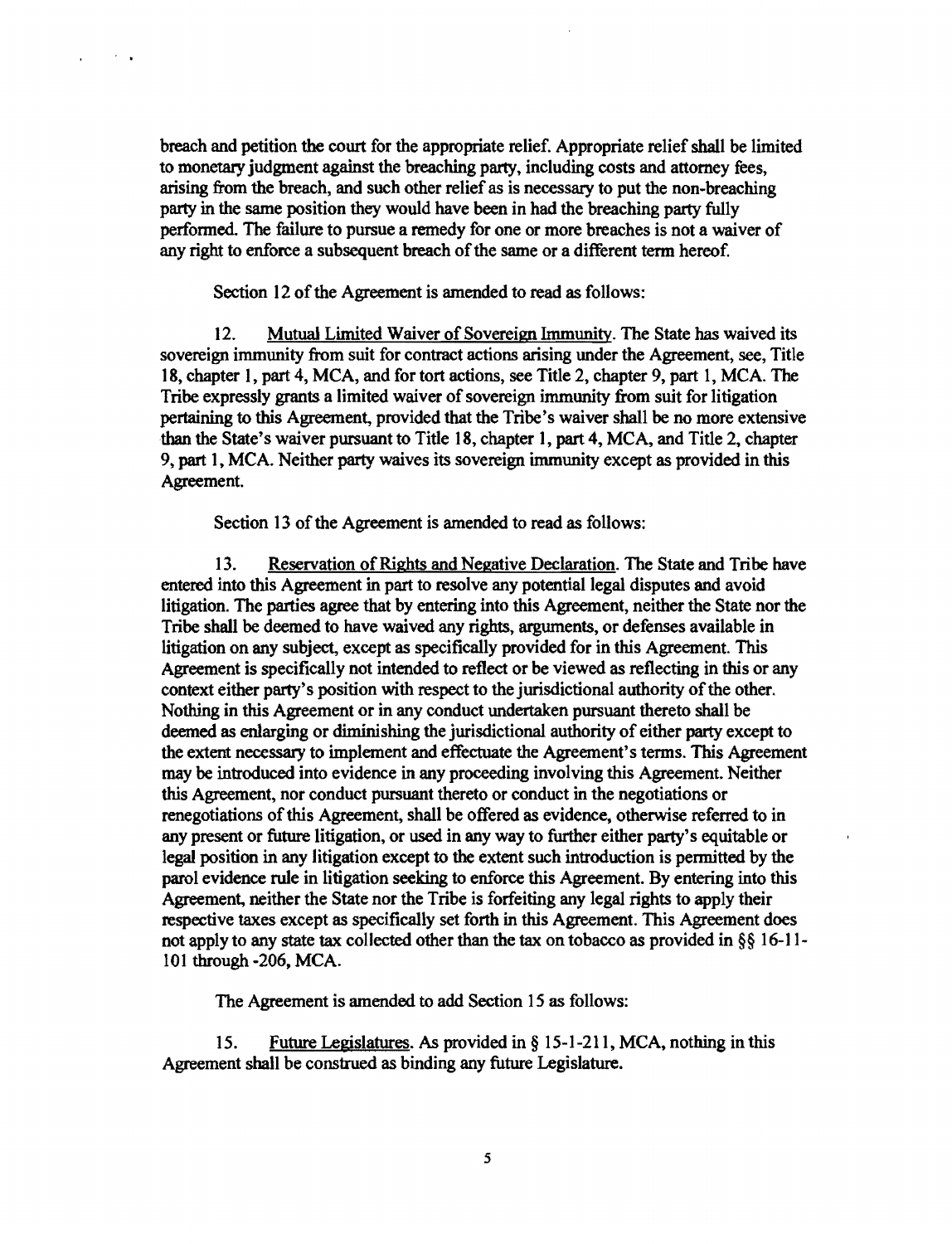As required by Section 9 of the Agreement, the parties' signatures are set forth below. Except as expressly amended hereby, all terms and conditions of the Agreement remain in full force and effect.

This Amendment consists of five (5) pages.

DATED this  $30$  day of  $Decen$  hv, 2011.

Brian Schweitzer

 $\mathcal{L}^{\mathcal{A}}\leftarrow\mathcal{L}^{\mathcal{A}}$ 

STATE OF MONTANA CHIPPEWA CREE TRIBE OF THE ROCKY BOY'S RESERVATION

Bruce Sunchild, Sr., Chairman

Governor Chippewa Cree Business Committee

(pursuant to authorizing resolution of the Business Committee)

Dan Buch

Dan Bucks Director of Revenue

Approved pursuant to Mont. Code Ann. § 18-11-105

for steve Bullock Start

Attorney General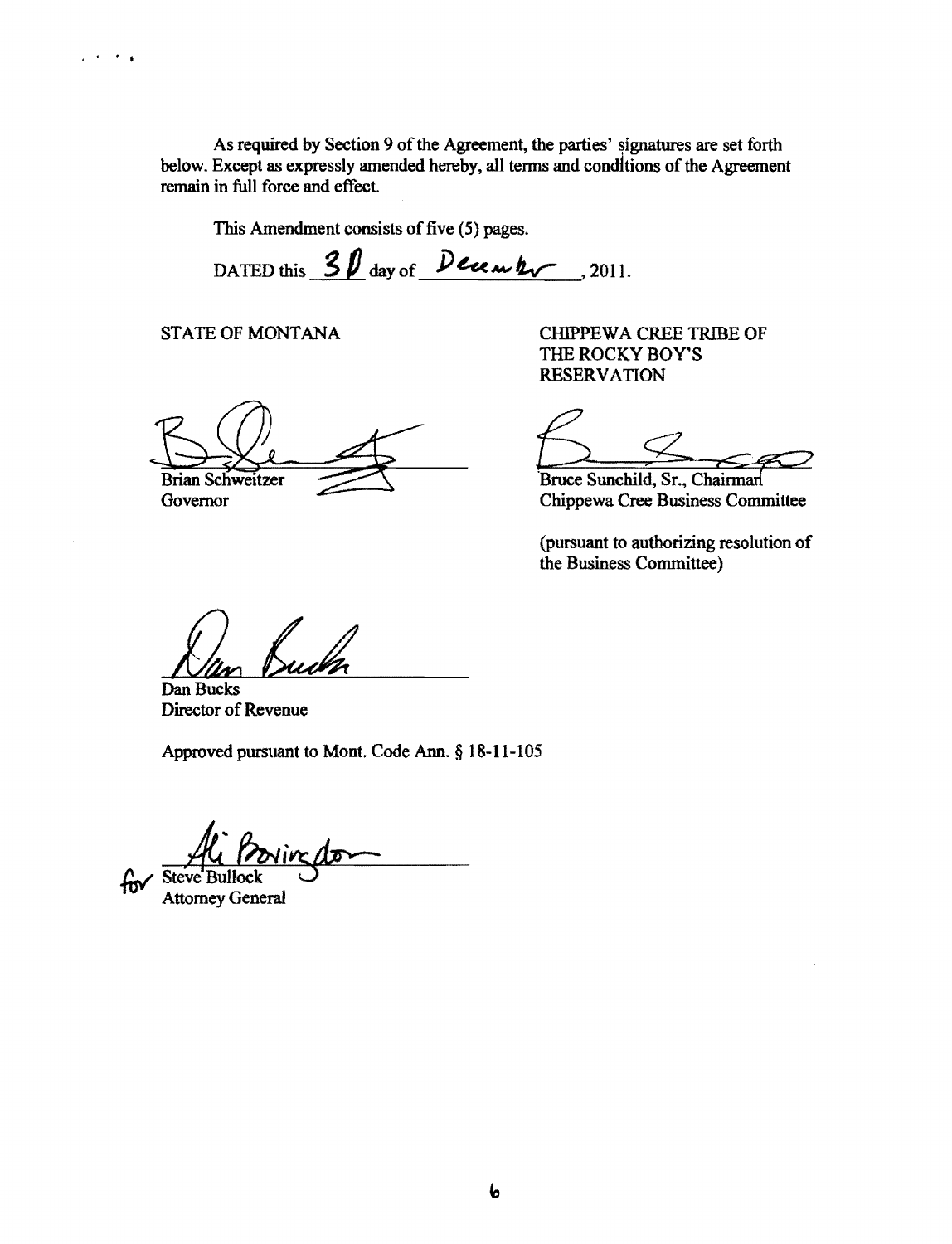## **Exhibit A**

STATE OF MONTANA  $\qquad$ 

: ss County of  $\qquad$  }

## **AFFIDAVIT**

I, being of lawful age, and being first duly sworn, upon oath, depose and say:

1. I am the enrollment clerk for the tribal government, responsible for maintaining the record of enrolled tribal members for the Tribe of the Reservation.

-------- 2. I have been the enrollment clerk for the Tribal Council since

- 3. In my capacity as enrollment clerk for the Tribal Council, I am responsible for maintaining and continually updating the record of those tribal members living on the reservation, off the reservation, and immediately adjacent to the reservation.
- 4. These records are maintained for a variety of purposes, including registration for tribal elections, state-tribal revenue sharing agreements, and the distribution of treaty monies and other payments to tribal members.
- 5. On \_\_\_\_\_\_\_\_\_\_\_\_, I reviewed the tribal records concerning the enrolled tribal members currently residing on the Reservation.
- Fribal Council, and based upon the records at my disposal, I conclude that there<br>enrolled tribal members that reside on the 6. Based upon my experience and expertise as enrollment clerk for the Tribal Council, and based upon the records at my disposal, I conclude that there are enrolled tribal members that reside on the emoned the method.